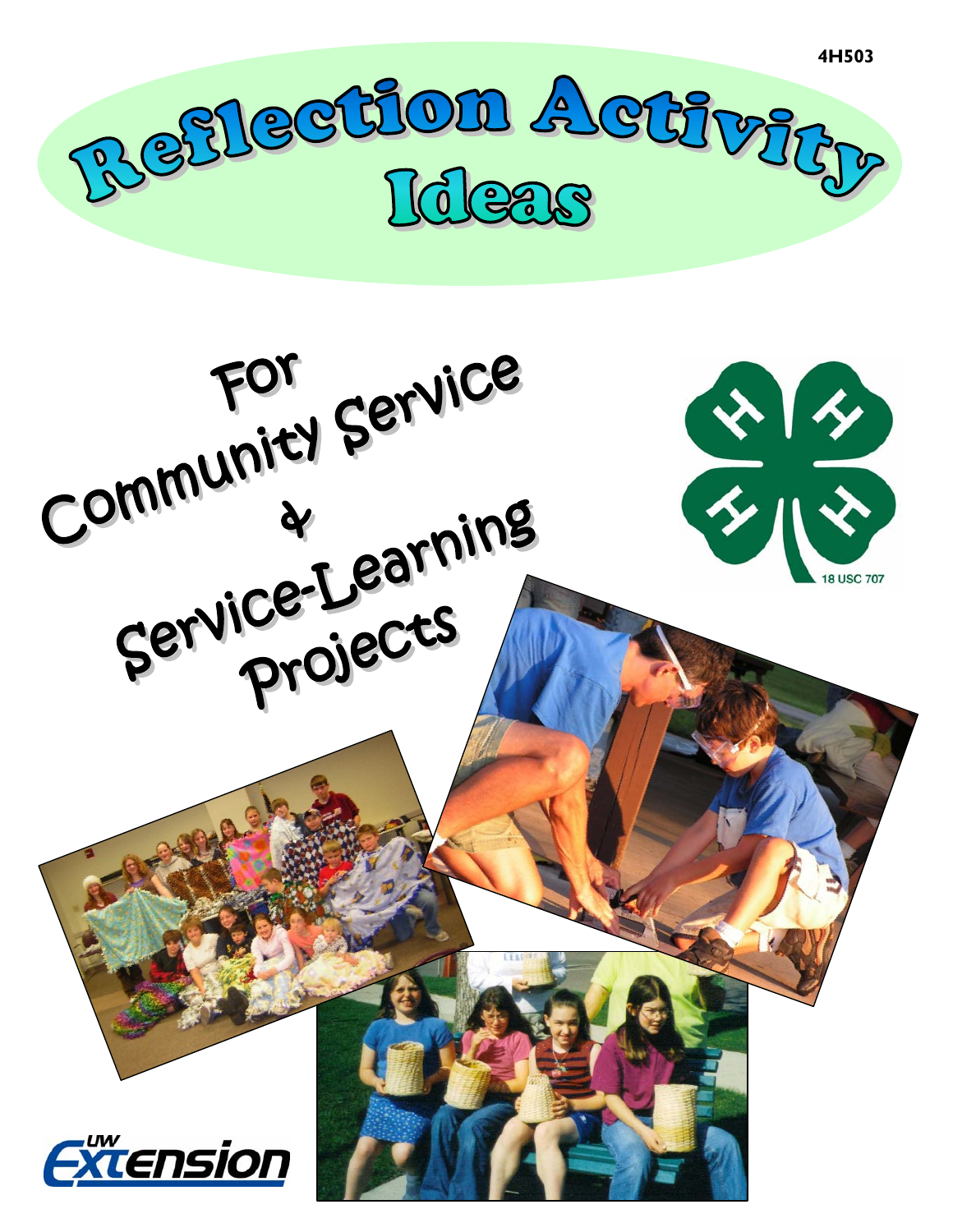### Table of Contents

| Introduction                   | $1-2$ |
|--------------------------------|-------|
| Reflection Activities:         |       |
| Line Up!                       | 3     |
| <b>Pass the Ball</b>           | 4     |
| <b>Beach Ball Reflection</b>   | 5     |
| <b>Quiz Show</b>               | 6     |
| <b>Sculpting Your Thoughts</b> | 7     |
| Graffiti                       | 8     |
| <b>Show &amp; Tell</b>         | 9     |
| <b>We're All Connected</b>     | 10    |
| <b>Before &amp; After</b>      |       |
| <b>Five Senses</b>             |       |
| <b>Charades or Pictionary</b>  | 12    |
| <b>Group Photo</b>             | 13    |
| <b>Service Skit</b>            | 13    |
| <b>Rap or Rhyme</b>            | 14    |
| <b>Group Poem</b>              | 14    |
| <b>Show Me Your Hands</b>      | 15    |
| Mr. (or Mrs.) Machine          | 15    |
| <b>The Evolving Evaluation</b> | 16    |



#### Written & Adapted By:

Jessica Jens, Assistant Professor, University of Wisconsin-Extension, 4-H Youth Development

#### References Used to Create This Resource:

Americorps Reflection Tool Kit – Northwest Service Academy, Metro Center, Portland. [\(http://nationalserviceresources.org/filemanager/download/615/nwtoolkit.pdf](http://nationalserviceresources.org/filemanager/download/615/nwtoolkit.pdf))

The Free Child Project "Guide for Facilitators: Reflection Activities." [\(http://www.freechild.org/Firestarter/reflection1.htm\)](http://www.freechild.org/Firestarter/reflection1.htm)

Sugerman, D.A., Doherty, K.L., Garvey, D.E., & Gass, M.A. (2000). Reflective learning theory and practice. Dubuque, IA: Kendall/Hunt Publishing Company.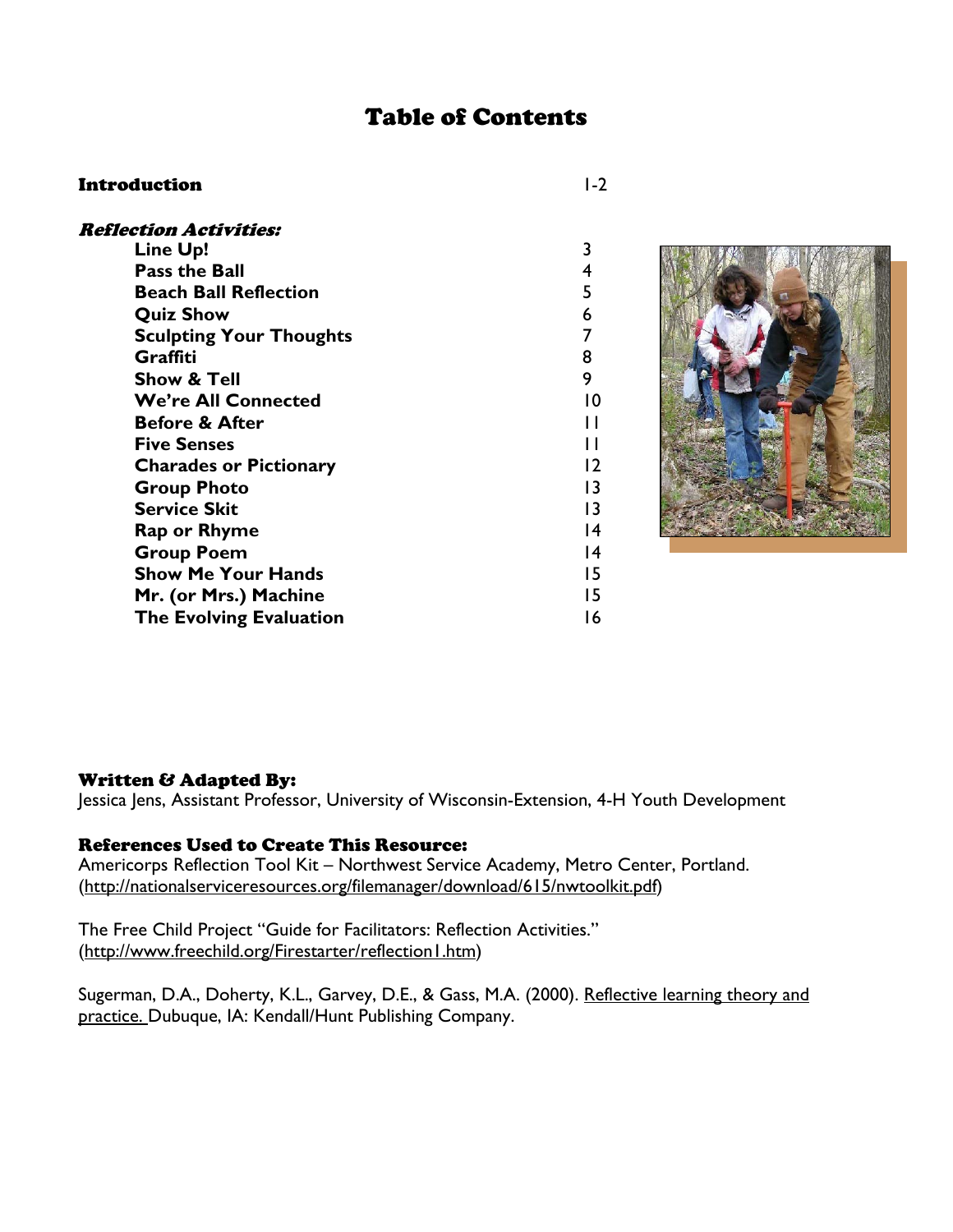# Introduction

### Why is Reflection So Important?

Reflection is a key component to effective youth and adult service-learning projects, but it also has important implications for use in other service projects and youth and adult activities. Structured reflection helps participants…

- Consider what they accomplished and learned during an activity.
- Contemplate ways that the experience could be adjusted to improve the outcome.
- Formulate concrete ideas of how they can use their experience in other facets of their lives.
- Share their ideas and feelings with others.
- Communicate the value of their participation with themselves and other participants.

Reflection is also a key component in the Experiential Learning Cycle (or "Learning by Doing" model). This learning model is a researched-based, effective method of structuring positive youth development activities. The Experiential Learning Cycle can be described using the following model.



In this model, a participant completes an activity and then reflects on his participation. The reflection helps him formulate how the experience relates to other aspects of his life. He uses this new knowledge by applying it to his life and making appropriate changes in future activities. Once other activities begin, the cycle repeats itself again…and again…and again.

As you can see in this model, reflection is a key component in experiential learning. Not only is it an integral part of debriefing a service project, it can also be an equally powerful tool when incorporated into other activities. For example, reflection activities can increase the educational outcomes for participants when used with the following 4-H activities:

- With camp counselors midway through 4-H camp.
- After a club performance at a theatre arts competition.
- As part of a year-end club banquet to help members reflect about the past 4-H year.
- With a project group after the county fair.
- After a club trip or recreational activity.
- At the completion of a club fundraising activity.
- After the first dress rehearsal of a club performance.

The possibilities for incorporating reflection activities into youth and adult activities are endless. The best part is that the reflection activities presented in this guide are quick, hands-on, and fun for the participants and leaders!

*Experiential Learning Model, Pfeiffer, J.W., & Jones, J.E., "Reference Guide to Handbooks and Annuals" © 1983 John Wiley & Sons, Inc.* 

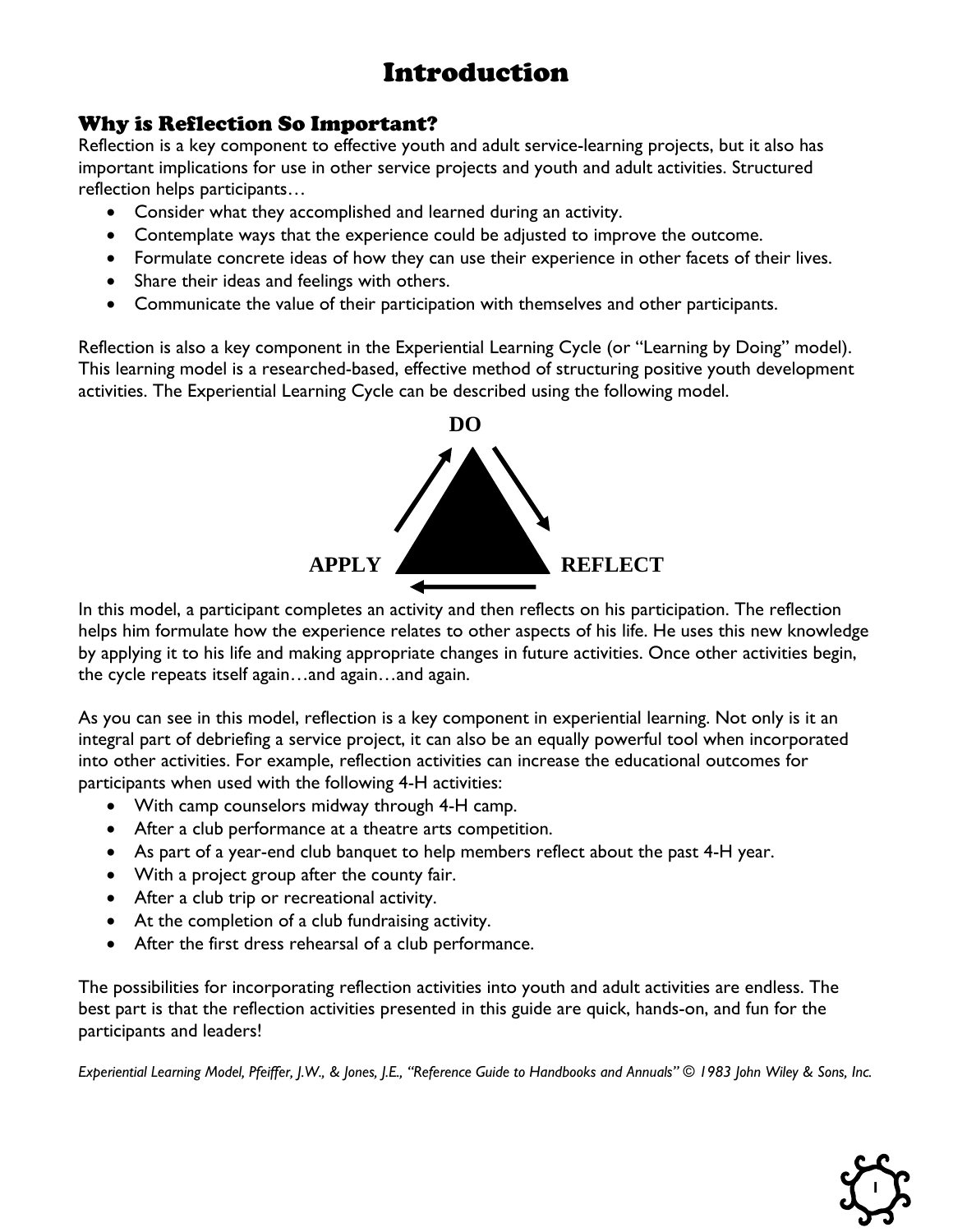### Tips for Using This Guide

This guide contains directions on how to facilitate 18 different hands-on reflection activities. All the activities are centered on active participation by the youth and/or adult participants. Additionally, many of the activity descriptions include examples of reflection questions that you can use to guide a reflective group discussion.

Before you decide on an activity to use, think about the experience the participants will be reflecting on, your desired outcome(s) of the reflection process, the number of participants, how long you will have to facilitate the reflection activity, and your comfort and experience level in leading a group in a reflective process. Use your answers to these questions to pick out an activity that best fits your needs.

Don't be afraid to adapt the activities! Maybe you can think of more appropriate reflective questions for your group, or you may want to try and combine one or more of the activities. The possibilities are endless! As you begin to feel more comfortable in facilitating reflective activities and have the opportunity to see the positive effects of reflection on group participants, you will have a better grasp of how to adapt these and other activities to meet you and your group's needs. Good luck and have fun!

### Where Can You Find More Information?

Keep your reflection activities new and exciting for the participants! Information on reflective activities and leading groups along the road to effective reflection can be found in a number of sources. Below are just a few you may want to consider investigating.

#### Information on Experiential Education & Facilitating Reflection

Sugerman, D.A., Doherty, K.L., Garvey, D.E., & Gass, M.A. (2000). Reflective learning theory and practice. Dubuque, IA: Kendall/Hunt Publishing Company.

Diem, K. G. (2001). The learning by doing approach to life skill development. Rutgers Cooperative Research and Extension. Fact Sheet #FS891. Available on line:<http://njaes.rutgers.edu/pubs/publication.asp?pid=fs891>

Experiential Learning & Experiential Education: Philosophy, Theory, Practice & Resources <http://www.wilderdom.com/experiential/>

Group Facilitation & Processing: in Experiential Education, Outdoor Education & Adventure Training <http://www.wilderdom.com/facilitation.html>

New Jersey 4-H Leader Training Series. Learn by Doing the 4-H Way. Available on line: <http://www.rcre.rutgers.edu/pubs/pdfs/4h/e148/447-454.pdf>

#### Additional Reflection Activities

Americorps Reflection Tool Kit – Northwest Service Academy, Metro Center, Portland. <http://nationalserviceresources.org/filemanager/download/615/nwtoolkit.pdf>

The Free Child Project "Guide for Facilitators: Reflection Activities." <http://www.freechild.org/Firestarter/reflection1.htm>

Sugerman, D.A., Doherty, K.L., Garvey, D.E., & Gass, M.A. (2000). Reflective learning theory and practice. Dubuque, IA: Kendall/Hunt Publishing Company.

#### Information on Service-Learning

National Service-Learning Clearing House: The National Site for Service-Learning Information <http://www.servicelearning.org/>

Stafford, J, Boyd, B., & Lindner, J. (1997). Community service versus service-learning: which is better for 4-H?. Journal of Extension. 41(6). Available on line: http://www.joe.org/joe/2003december/al.shtml

Community Service Ideas. Ohio State University Extension.<http://vinton.osu.edu/4h/commserv.htm>

Mantooth, L.J, & Hamilton, M.P. University of Tennessee Agricultural Extension Service. 4*-H Service Learning Standard and Best Practice Guide.*  Available on-line: <http://www.utextension.utk.edu/4H/sos/acrobat/4-HServiceLearning.pdf>

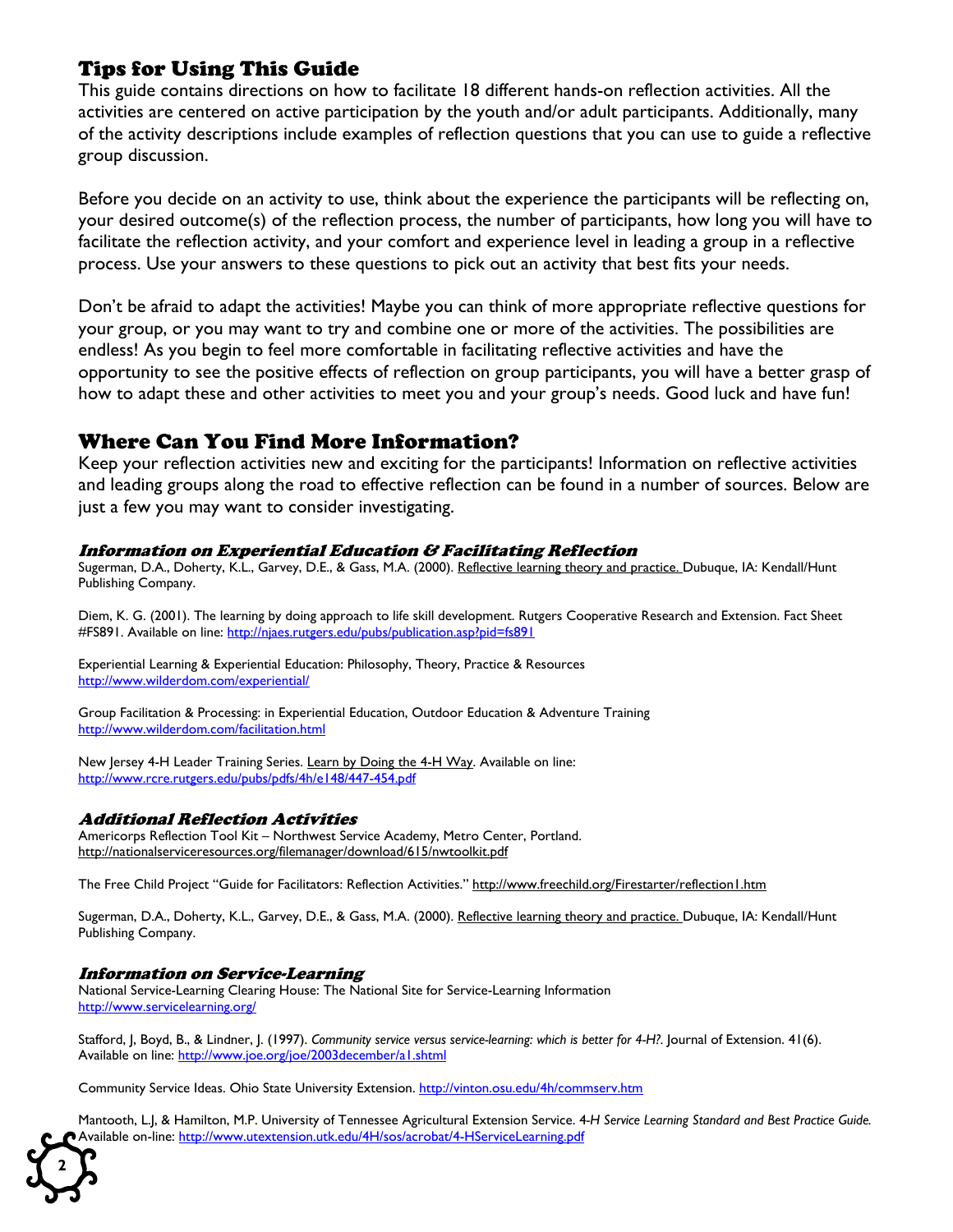### Line Up!



**Material Needed:** A rope or item to make a "line" on the ground...or just imagine one!

**Ideal Group Size:** 5+; for larger groups, just make the "line" longer.

**Description:** In this activity, you read several statements about the project the youth just completed and ask the youth to place themselves on the "line" in a continuum based on if they "agree" or "disagree" with the statement.

First explain how the activity works to youth:

"This line represents how you feel about the statements I'm going to make. This end of the line (point to one end) is the "strongly disagree" end of the line and this end of the line (point to the other end) is the "strongly agree" end of the line. The middle of line is "neutral." I will read a statement and you need to place yourself on the line depending how much you agree or disagree with the statement"

Give the group a practice statement such as "I really like chocolate ice cream." Ask them to place themselves on the line based on how much they agree or disagree with this statement. If they are having troubles understanding the directions, try out another practice statement such as "I like to be outside." Once everyone understands the directions, move on to the reflection statements for the activity that you just completed.

After each statement, you can ask individuals to explain why they chose to stand where they did on the line. Another option is to have everyone turn to the people around them and explain to each other why they chose to stand where they did on the line. Emphasize that there are no "right" or "wrong" responses to each statement…or there is no "right" or "wrong" place to stand on the line.

*Here are some example statements that can be used for most activities:*

- *1. I enjoyed/had fun participating in this service activity.*
- *2. I learned a lot from participating in this service activity.*
- *3. I would participate in this type of service activity again.*
- *4. I have a good idea for a different service activity that our group could do.*
- *5. I will go home and participate in more service activities because of the experience I had in this activity.*

*Here are some example statements that are appropriate after an environmental stewardship activity:*

- *1. Humans can positively affect the environment.*
- *2. Humans can negatively affect the environment.*
- *3. I will try to limit my impact on the environment.*
- *4. I feel that I helped out nature and our natural resources through my participation in this activity.*

**3**

*5. I have ideas about ways I can do environmental stewardship projects at home.*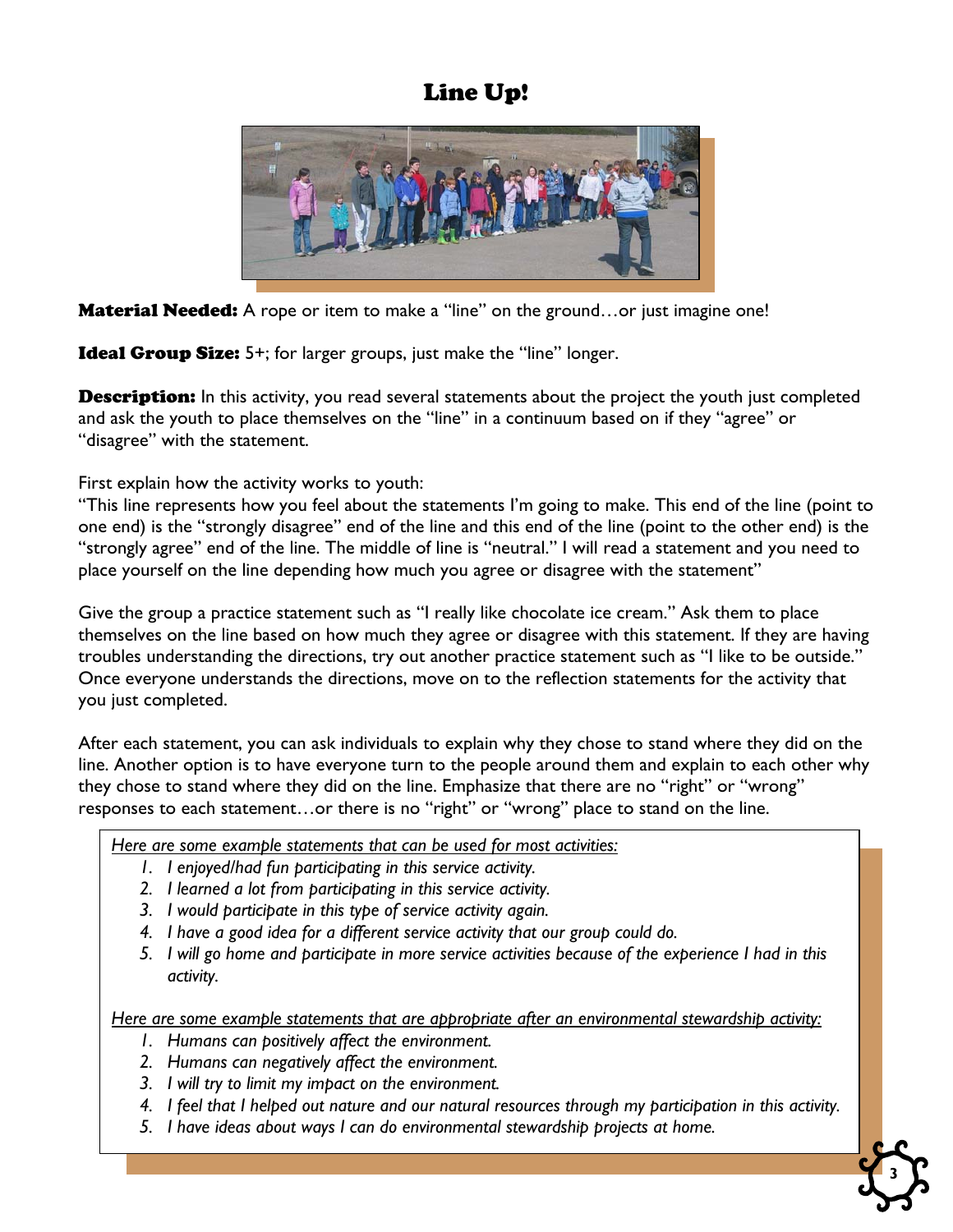### Pass the Ball

**Material Needed:** Any soft object that can be tossed from one participant to another

#### Ideal Group Size**:** 5–15

**4** 

**Description:** In this activity, the group sits in a circle and you facilitate a discussion about what the youth learned by participating in the service activity. A soft object is tossed around the circle. Who ever has the object is the one that can talk. Many times youth are more willing to participate and answer the questions because they want to be able to hold and toss the object. The "cooler" and "neater" of an object you can use, the better – funky, squishy animals and objects work particularly well.



First explain how the activity works to the youth. Ask them to sit (or stand) in a circle. "I'm going to ask a question. If you'd like to answer raise your hand and I'll pass you the ball (or whatever object you have). Then once you are done you can pass the ball to someone else that would like to answer the same question."

When you are ready to ask a different question, ask that the object be tossed back to you. After the youth answer each question, you can take time to summarize what they said or expand on the thoughts they shared.

| Here are some example questions that can be used for most activities: |  |  |
|-----------------------------------------------------------------------|--|--|
|                                                                       |  |  |

- *1. What did you like best about this service activity?*
- *2. What did you like least about this service activity?*
- *3. What did you learn by participating in this service activity?*
- *4. What are two or three words you can use to describe how you feel about this service activity?*
- *5. What are some other service activities that you would like to do?*
- *6. Why was it important that we worked together to complete this service activity?*
- *7. What, if anything, will you do differently at home because of the experiences you had while participating in this service activity?*
- *8. Would you like to participate in this service activity again? Why or why not?*
- *9. If we did this service activity again, what could we do to make it better?*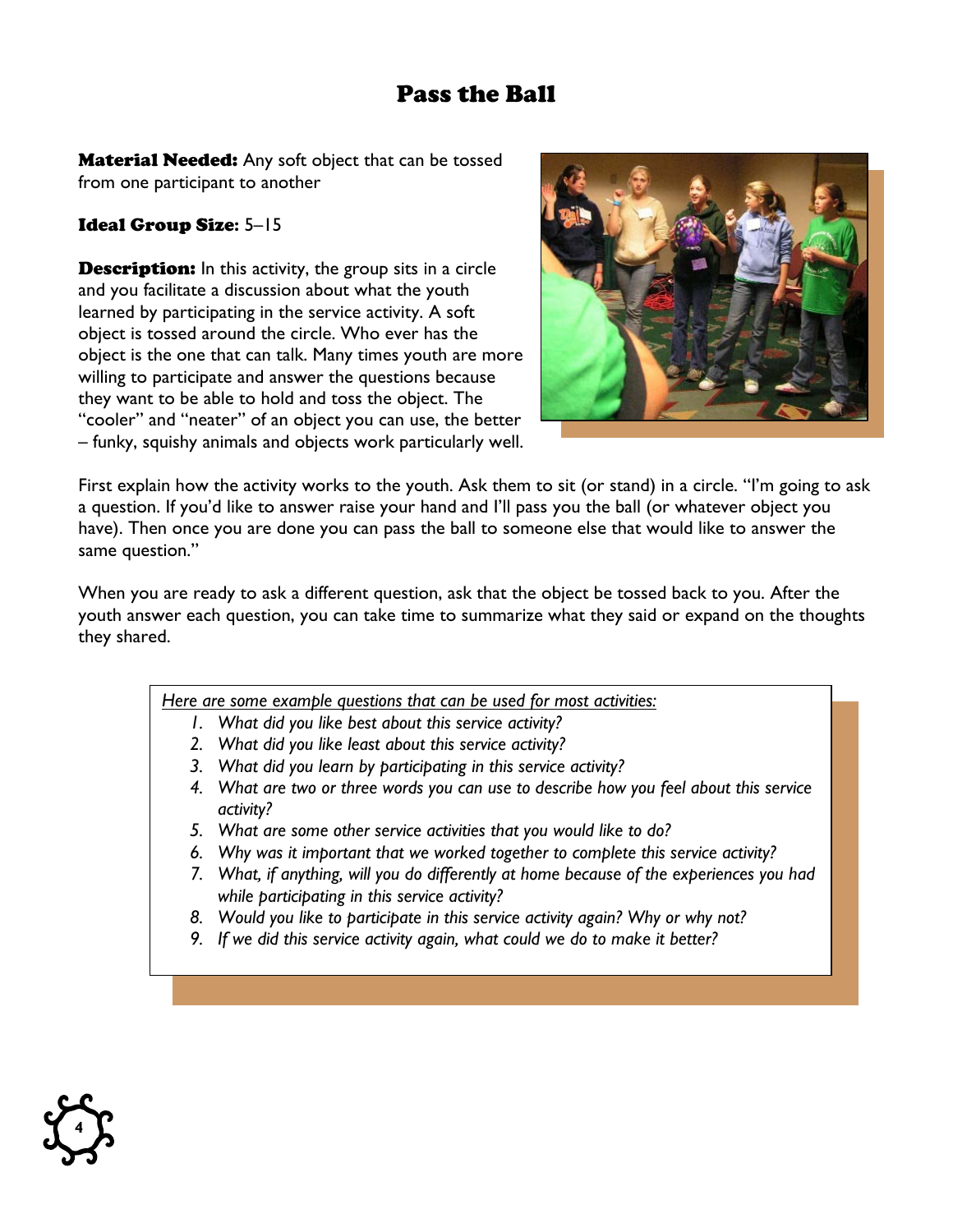# Beach Ball Reflection



### **Activity Name:** Beach Ball Reflection

**Material Needed:** An inflatable beach ball. Before the activity, use a permanent marker to subdivide the beach ball into 10-20 sections. In each section, write a reflection question (see sample questions below).

#### Ideal Group Size: 10–40

**Description:** In this activity, a beach ball is passed around between the participants who are standing in a circle. This ball has a number of different reflection questions written on it. After three "bumps" of the beach ball, the participant who has the ball reads the question that their right thumb is on. The participant then answers the question. The ball is continually passed around the circle until all the participants have the opportunity to answer at least one question.

First, ask the participants to stand in a circle and explain how the activity works. "This beach ball has lots of different questions on it relating to the service project we just completed. We will bump (or pass) this ball back and forth around the circle. After the ball has been hit three times, the person who catches it next will read the question that their right thumb is on. That person then has the opportunity to answer the question, or they can "phone a friend" and ask someone else to answer it. We will continue passing the ball back and forth until everyone (who wants to) has had an opportunity to answer a question."

Another option is to give all participants a chance to answer the question once it is read. As the facilitator, you may choose to expand or summarize answers to help the participants in their reflection.

#### *General Questions for Most Service Projects:*

- *1. What did you like best about this service activity?*
- *2. What did you like least about this service activity?*
- *3. What did you learn by participating in this service activity?*
- *4. What are some other service activities that you would like to do?*
- *5. Why was it important that we worked together to complete this service activity?*
- *6. What, if anything, will you do differently at home because of the experiences you had while participating in this service activity?*

**5**

- *7. Would you like to participate in this service activity again? Why or why not?*
- *8. If we did this service activity again, what could we do to make it better?*

*Questions for Environmental Stewardship Projects:*

- *1. What can you do to help protect the environment?*
- *2. What is one negative way humans affect nature?*
- *3. What is one positive way humans affect nature?*
- *4. Why is it important for people to help the environment?*
- *5. How did today's project help the environment?*

#### *Fun, Random Questions:*

- *1. What is your favorite type of ice cream?*
- *2. If you could go anywhere on vacation, where would it be?*
- *3. What time do you get out of bed on the weekends?*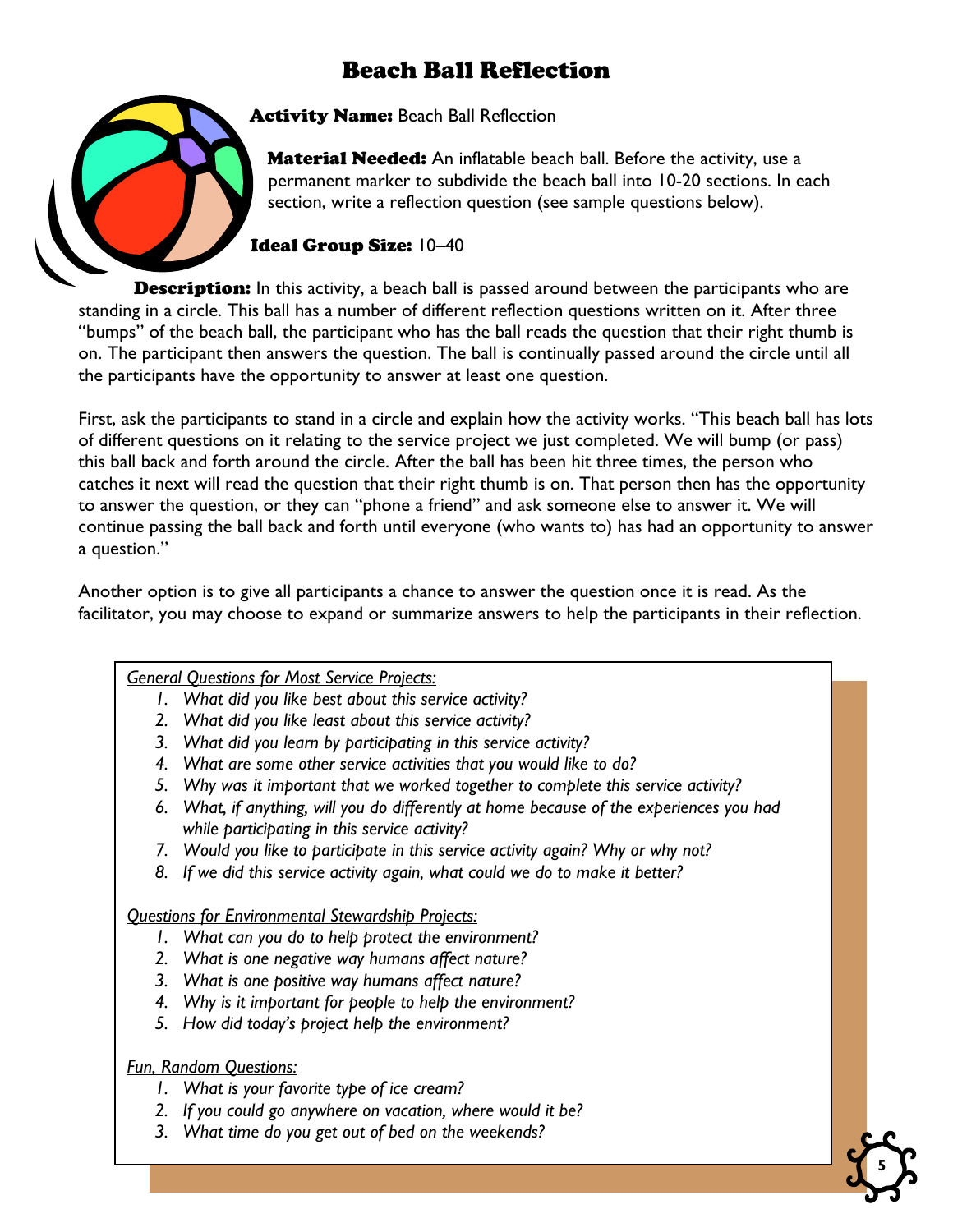# Quiz Show

#### Material Needed: Nothing!

#### Ideal Group Size: 20 +

**Description:** In this activity, the participants are divided into teams. The facilitator poses a series of questions to the teams. The first team who has an answer to the question "buzzes" in and gives their answer. Other teams can then "buzz" in and answer the question also.

First separate the large group into four to six small subgroups and explain the directions. "This activity is like a quiz show. First I need each small group to come up with a "buzzer" noise. (Give the groups a minute to come up with a buzzer noise such as mooing, beeping, or screaming a word.) I will read a question and then each group needs to work together to come up with one answer. When your group has an answer, make your "buzzer noise" and I will call on you. The first group to make their buzzer noise will be called on first. After they are done giving their answer for the question, other groups may buzz in as well. The catch is that a group may not repeat an answer that was given by a group who went before them. We will continue doing this until I have read and you have answered all of the questions."

As a facilitator, you may choose to summarize and/or expand the answers given for each question. This will help the participants reflect on the service activity.

*Here are some example questions that can be used for most activities:*

- *1. What did you like best about this service activity?*
- *2. What did you like least about this service activity?*
- *3. What did you learn by participating in this service activity?*
- *4. What are some other service activities that you would like to do?*
- *5. Why was it important that we worked together to complete this service activity?*
- *6. What, if anything, will you do differently at home because of the experiences you had while participating in this service activity?*
- *7. Would you like to participate in this service activity again? Why or why not?*
- *8. If we did this service activity again, what could we do to make it better?*



**6**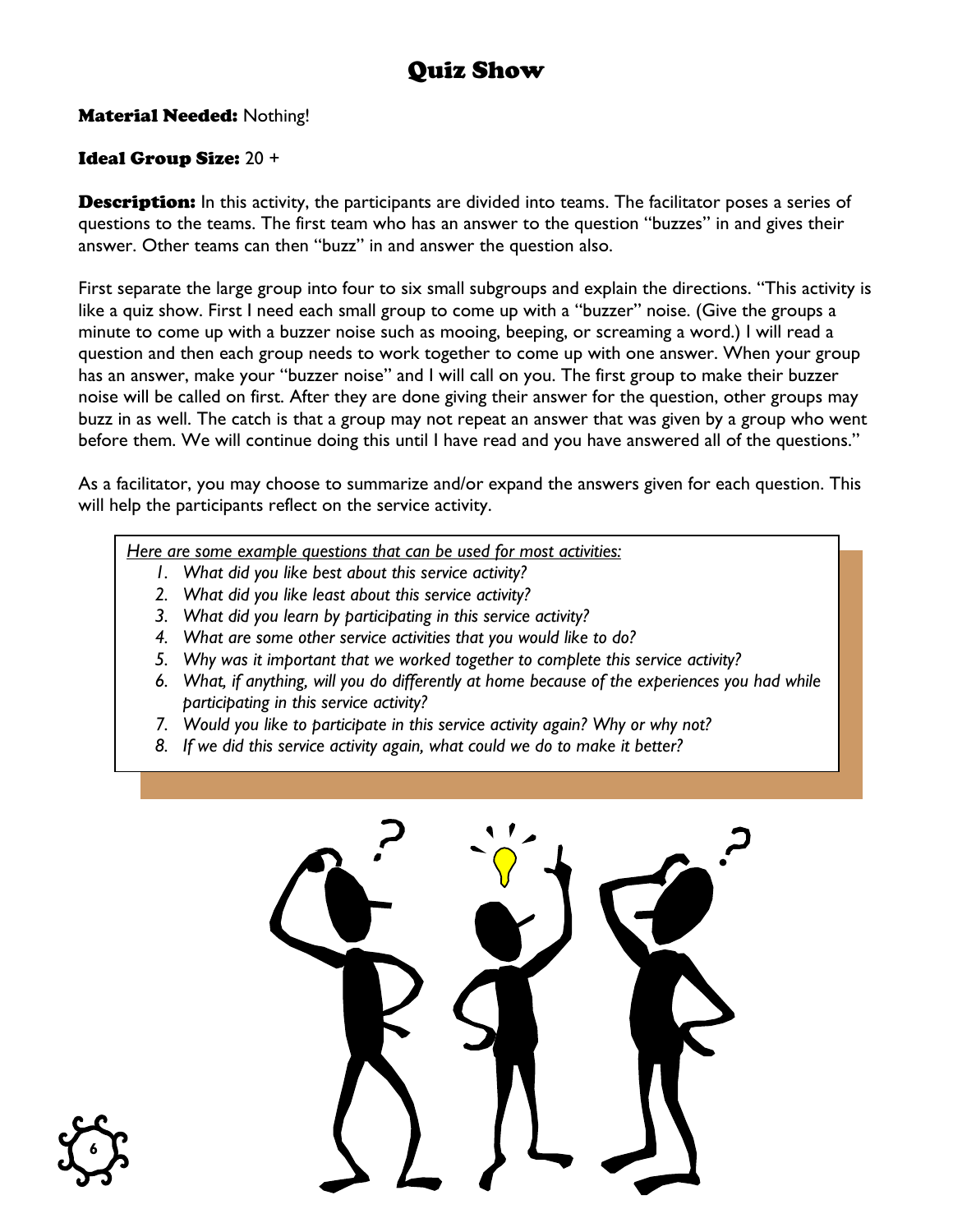### Sculpting Your Thoughts



#### **Material Needed:** A chunk of sculpting material for each participant

#### Ideal Group Size: 3–10

**Description:** In this activity, the participants take time to quietly reflect about the service activity and sculpt their feelings and thoughts with the sculpting material. Each participant then has the opportunity to share his/her sculpture and reflections about the service activity with other group members.

First, gather the participants together and ask them to reflect on their experiences during the service activity. Use some prompting questions to guide their thoughts:

- 1. What did the group accomplish during this service activity?
- 2. What impact did your work and contribution have on the community?
- 3. What did you learn during the service activity?
- 4. What effect did your participation in this service activity have on you?

After the participants have had a couple of minutes to reflect on the service activity, hand-out sculpting material to each participant. Ask them to sculpt a form that represents the service activity. Their sculpture can represent what they accomplished during the activity or what effect their participation had on them. Re-state some of the initial reflection activities to help them along.

When all participants have completed their sculptures, ask each person to share and explain their sculpture. When all participants have had a chance to share, facilitate a reflection discussion around the participants' comments and the initial reflection questions.

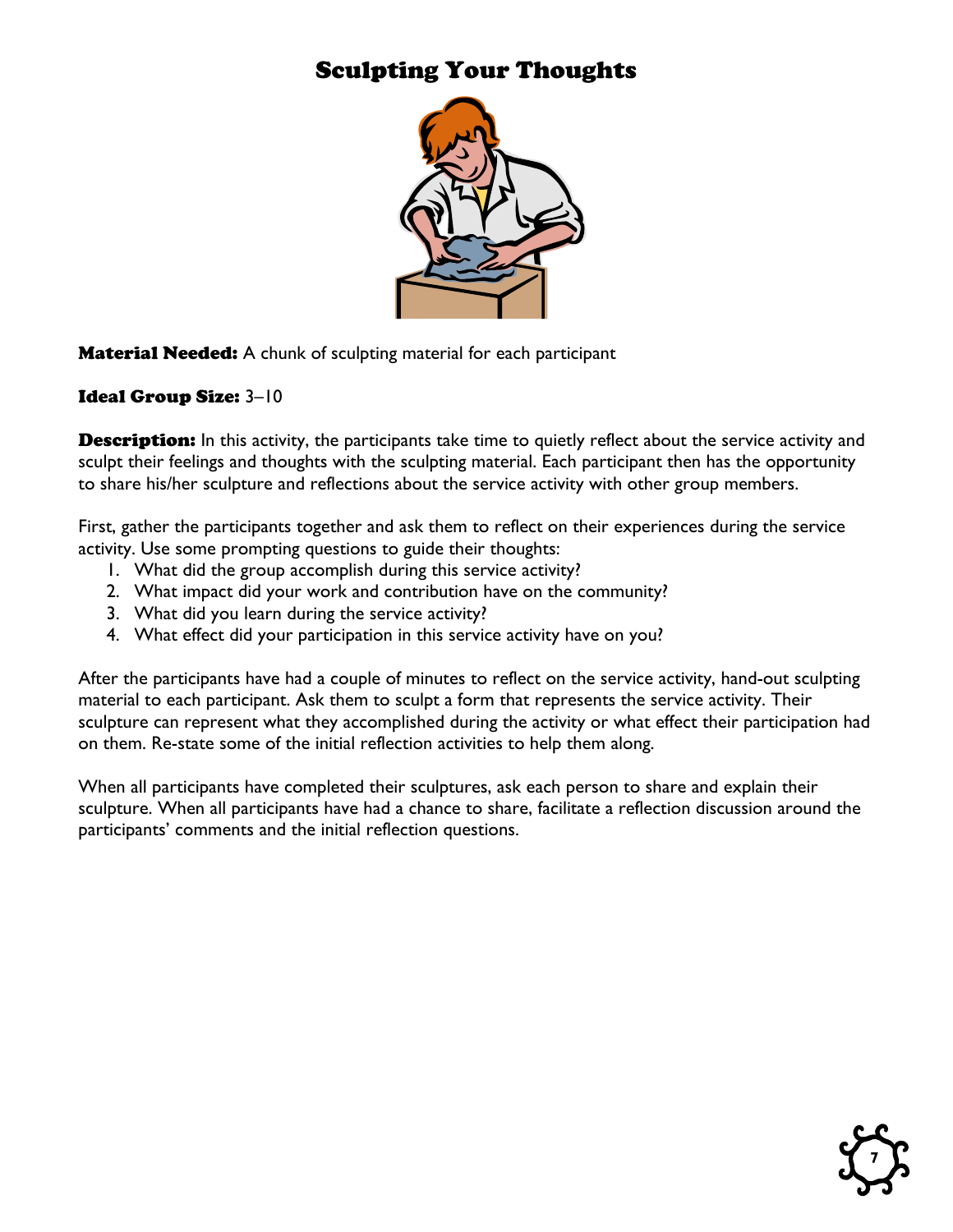## Graffiti

**Material Needed:** Multiple sheets of large blank paper (flip chart paper works well) and markers or crayons

### Ideal Group Size: 3–15

**Description:** In this activity, participants use pictures and words to reflect on the service activity. Large pieces of paper are posted on walls or on tables where the participants are encouraged to use markers or crayons to reflect on the service activity. The final sheets of "graffiti" are used to facilitate a group reflective discussion.



First, gather the participants together and ask them to

reflect on their experiences during the service activity. Use some prompting questions to guide their thoughts:

- 1. What did the group accomplish during this service activity?
- 2. What impact did your work and contribution have on the community?
- 3. What did you learn during the service activity?
- 4. What effect did your participation in this service activity have on you?

After the participants have had a couple of minutes to reflect on the service activity, move them to the area where the paper is posted and hand out markers/crayons to them. Explain that all participants should draw pictures or write words on the paper that represent the service activity – either what they accomplished during the activity or how the activity affected them personally. Restate some of the initial reflection activities to guide them if they need help. Get out of their way and let them doodle and write all over the paper.

When all participants have finished, collect the markers/crayons and place the paper(s) in a place where everyone can view them. Ask the participants to describe what they see on the paper. Ask them if they can answer any of the initial reflection questions (restate the questions one at a time) by looking at the "graffiti."

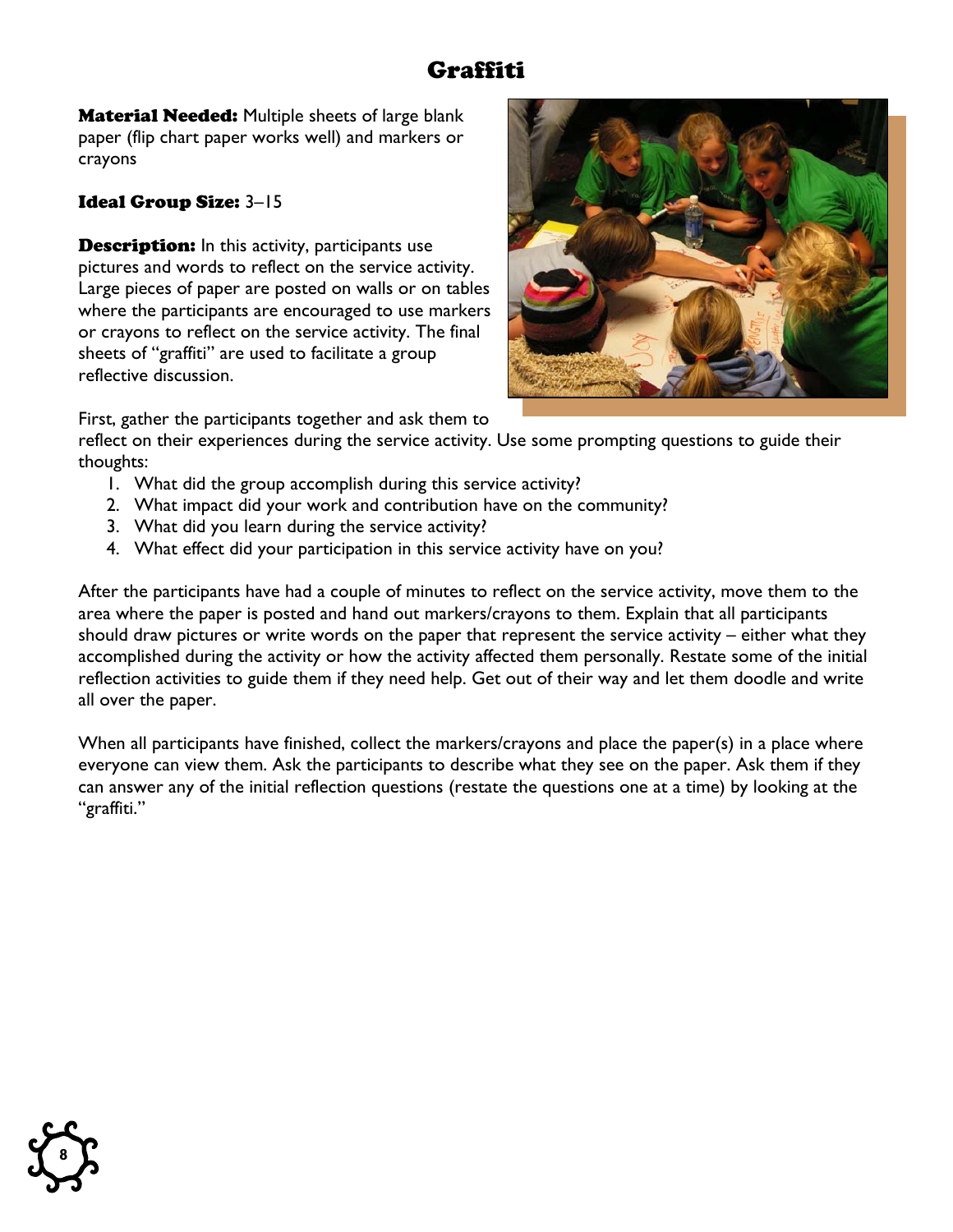# Show & Tell

**Material Needed:** None – the participants bring objects from home.

### Ideal Group Size**:** 3–20

**Description:** This activity is most appropriate for groups that reflect on their service activity several days after the activity is complete. In this activity, each participant is asked to bring an object from home that represents the service project – either what the group accomplished during the activity or how the activity affected them personally. A reflection conversation is facilitated when each participant shares their object with the group.

At the end of the service activity, explain the directions to the participants. "When you get home, I would like each of you to find an object that you can bring to next month's 4-H meeting. The object should somehow represent either what we accomplished together during this service activity or how you were personally affected by your participation in this service activity. At next month's meeting, each of you will be asked to share your object with us and explain why you picked it."

At the reflection activity, gather the participants in a circle and explain the directions. "Thank you for bringing your objects to this meeting! We will go around the circle and each person will have the opportunity to show their object and explain why they felt it represents the service activity.

When all the participants have had a chance to share, a short reflection discussion may be facilitated to help summarize the participants' comments or bring forth ideas that may have not been shared.

*Here are some example questions that can be used for most activities:*

- *1. What did you like best about this service activity?*
- *2. What did you like least about this service activity?*
- *3. What did you learn by participating in this service activity?*
- *4. What are two or three words you can use to describe how you feel about this service activity?*
- *5. What are some other service activities that you would like to do?*
- *6. Why was it important that we worked together to complete this service activity?*
- *7. What, if anything, will you do differently at home because of the experiences you had while participating in this service activity?*
- *8. Would you like to participate in this service activity again? Why or why not?*
- *9. If we did this service activity again, what could we do to make it better?*



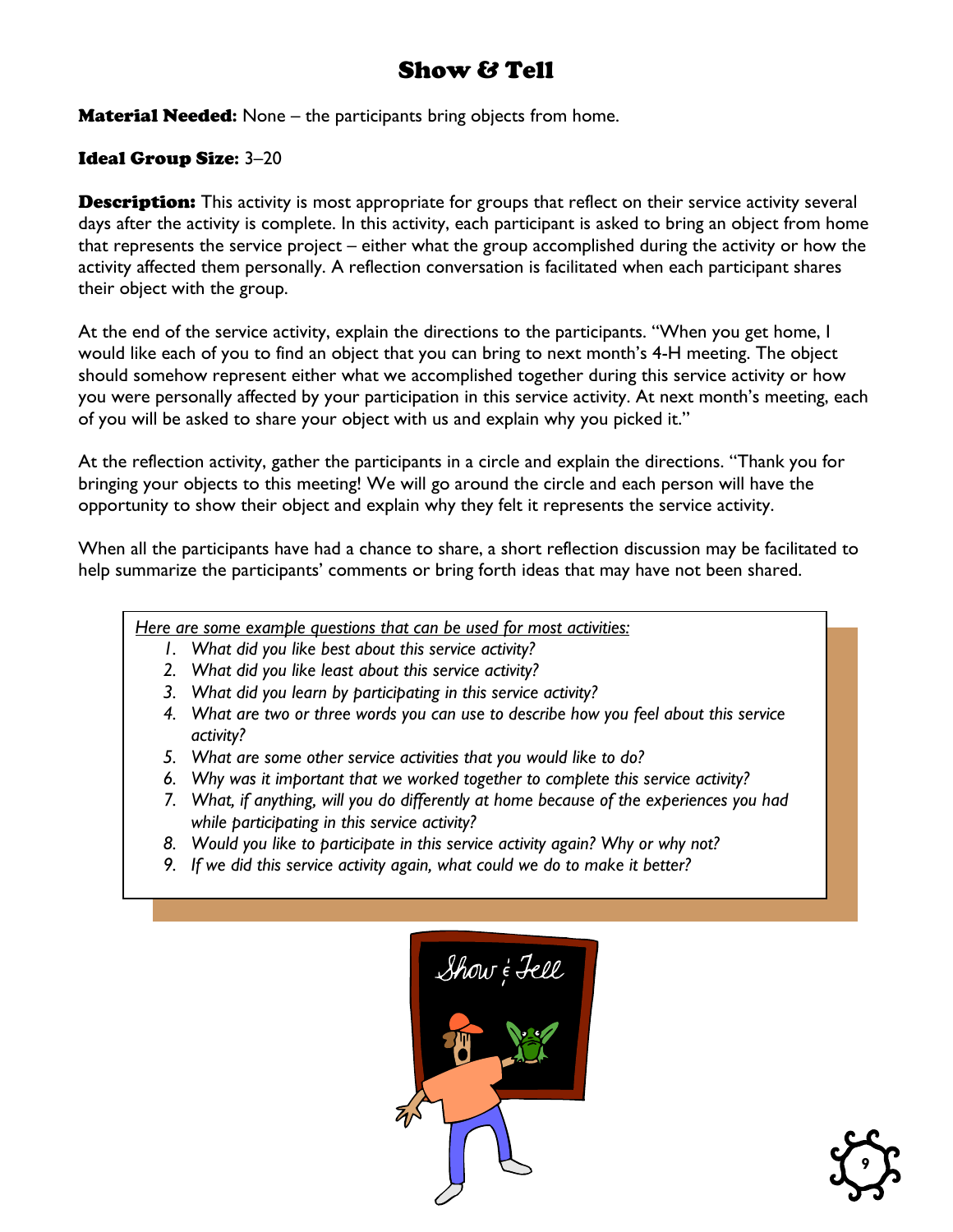## We're All Connected

Material Needed**:** A ball of yarn or string

### Ideal Group Size**:** 10–20

**Description:** In this activity, participants answer reflection questions about the service activity as they pass a ball of yarn back and forth across the circle. A "web" is formed by the yarn which helps the participants see how they are all affected by each other and how together they can make a big difference in the lives of others.

First, gather the participants in a circle and explain the directions. "I am going to ask a series of questions to you. Two people will have an opportunity to answer each question. When you answer a question, you will be passed the ball of yarn. When you have the yarn ball, you should hold onto the end of the yarn and toss the ball – leaving a trail of yarn behind the ball. In this way, we will make a "web" of yarn between all of us."

Ask the first question and while holding onto the end of the yarn, toss the ball to a participant (preferably across from you) and ask them to answer the question. Depending on group size, and the number of reflection questions you would like to include, you can change the question after each person or allow multiple participants to answer each question.



Once the "web" is complete, ask the participants to pull the yarn taut, then pick up one section of the web and "pluck" it. Ask the participants if they all could feel that. Most likely, the vibration will be felt by all participants. Use this example to illustrate how we are all interconnected and our actions can positively or negatively affect many other people. Ask one person to drop their part of the yarn. This illustrates that if even one participant was not involved in the service activity, the result would have been different. Each person's contributions make a big difference!

#### *Here are some example questions that can be used for most activities:*

- *1. What did you like best about this service activity?*
- *2. What did you like least about this service activity?*
- *3. What did you learn by participating in this service activity?*
- *4. What are two or three words you can use to describe how you feel about this service activity?*
- *5. What are some other service activities that you would like to do?*
- *6. Why was it important that we worked together to complete this service activity?*
- *7. What, if anything, will you do differently at home because of the experiences you had while participating in this service activity?*
- *8. Would you like to participate in this service activity again? Why or why not?*
- *9. If we did this service activity again, what could we do to make it better?*

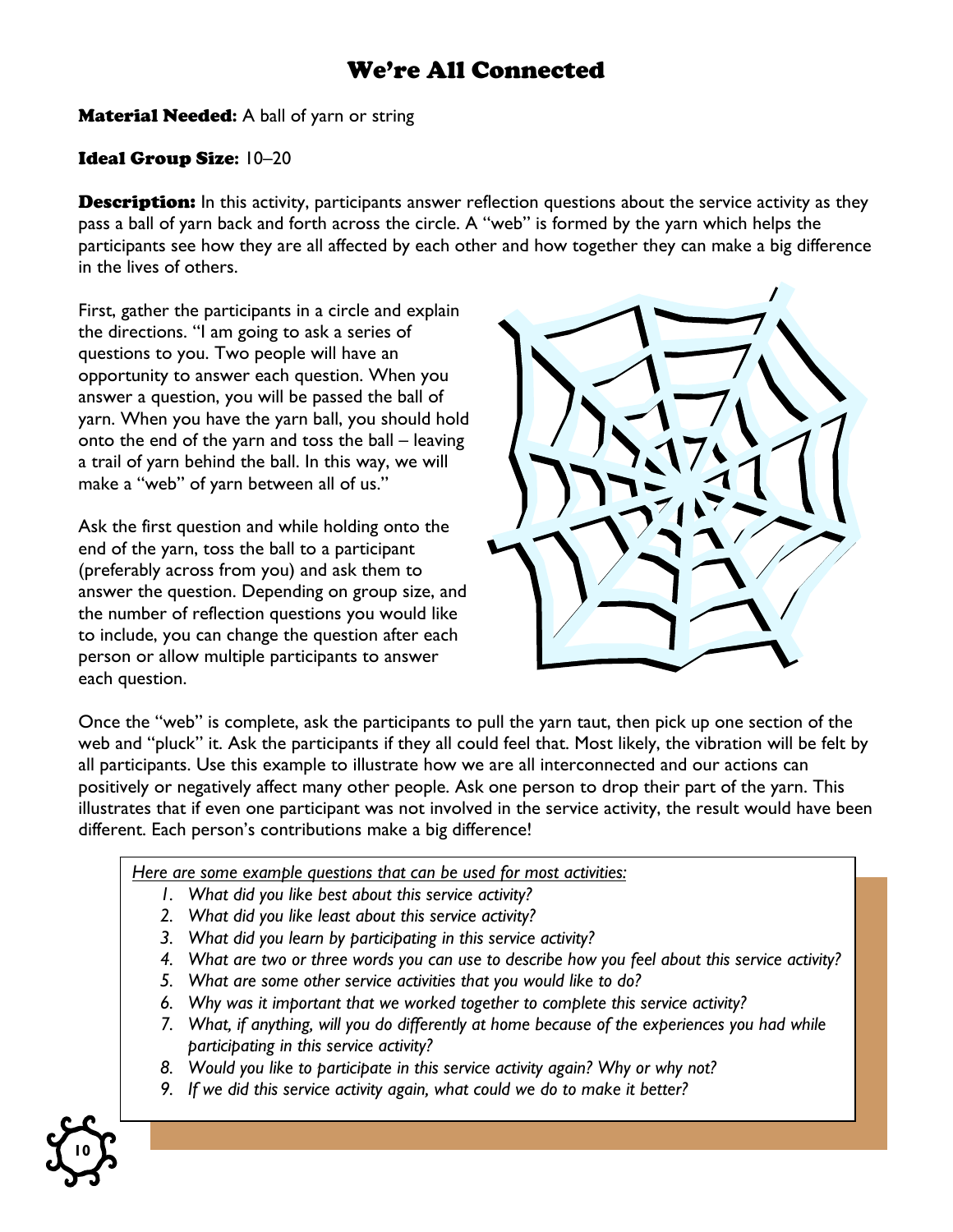# Before & After

**Material Needed:** A paper plate for each participant and markers or crayons

#### Ideal Group Size: 3–30

**Description:** This is a good project for younger youth (pre-K through  $3<sup>rd</sup>$  grade). In this activity, the participants reflect on the difference they made by completing the service activity. Through drawing pictures on both sides of a paper plate, the participants will illustrate the "before" and "after" status of the service activity.

First, gather the participants together and hand-out one paper plate to each person. Ask the participants to use the markers or crayons to draw a picture of the environment or situation before they completed their service activity on one side. Then, ask the participants to draw a picture of the environment or situation after they completed their service activity on the other side. The second picture should illustrate the impact they had through their service activity.

When all the participants are completed, ask each person to share their pictures with the group and explain why they chose to draw what they did.

### Five Senses

Material Needed: Nothing!

#### Ideal Group Size: 3–15

**Description:** This is a good project for younger youth (pre-K through  $2^{nd}$  grade). In this activity, participants are asked to reflect on the service activity through their five senses.

First, gather the group together and ask them to form a circle. Ask the participants the following questions and allow each participant a chance to answer the question. If desired, a soft object can be passed around the group so that the only person who is talking is the one holding the object.

#### *Five Senses Reflection Questions:*

- *1. Sight: What did you see during the service activity?*
- *2. Smell: What did you smell during the service activity?*
- *3. Hearing: What did you hear during the service activity?*
- *4. Taste: What did you taste during the service activity?*
- **5.** *Feeling: What did you feel during the service activity*?



**11**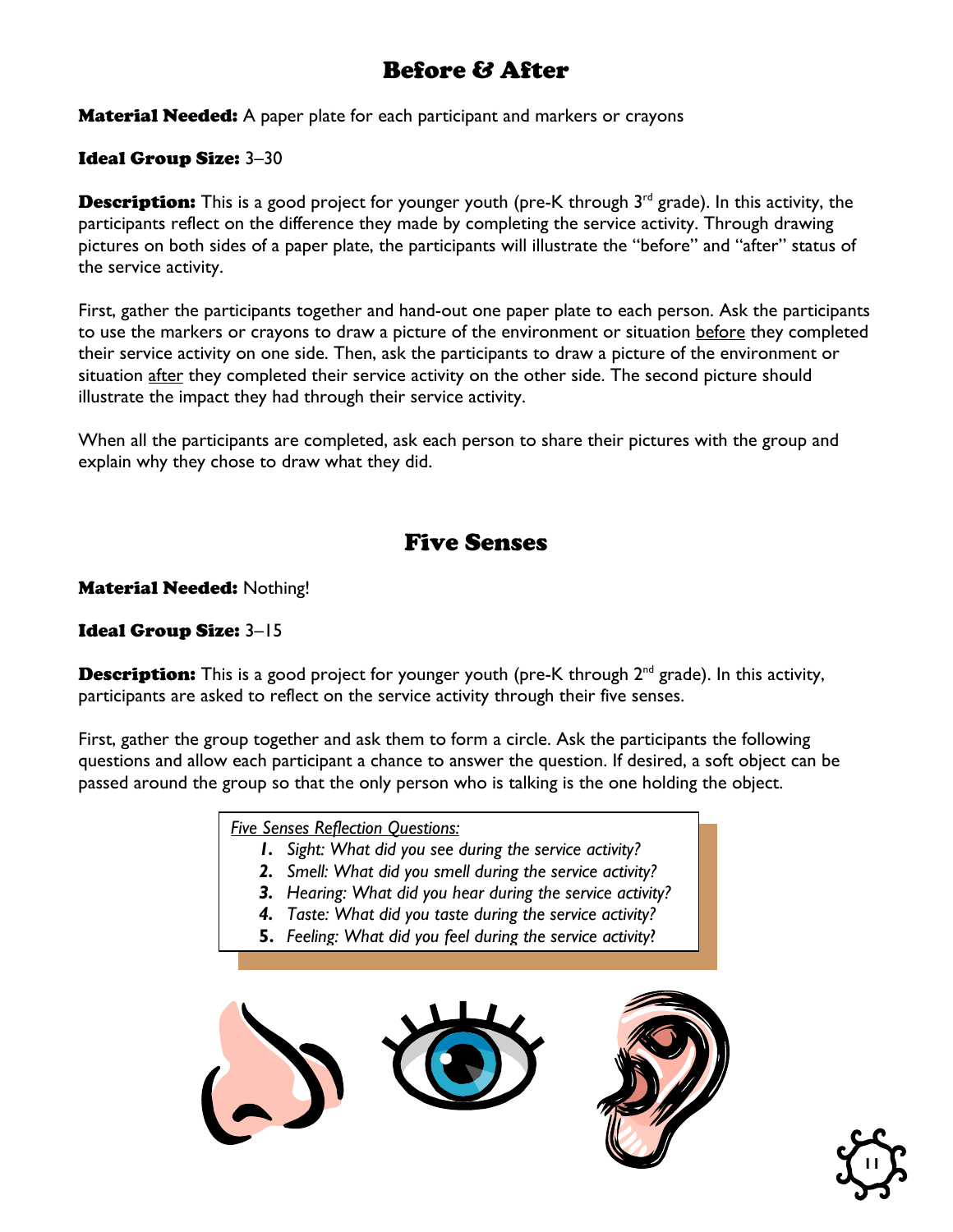### Charades or Pictionary

**Material Needed:** Nothing for charades; paper and writing utensils for Pictionary.

#### Ideal Group Size: 5-15

**Description:** This is a fun game type activity that can be used with a small group of participants. Each participant has the opportunity to either act out (charades) or draw (Pictionary) a depiction of their answer to a series of reflection questions. You can choose to facilitate this activity as a "charades" activity or a "Pictionary" activity, or both. If you choose to facilitate this activity in the form of "Pictionary," make sure you have large sheets of paper and markers available for the participants.

First, gather the group into a circle. Ask the group if they know how to play "charades" (or "Pictionary"). Explain that you are going to pose a question to the group to help them reflect on the good work they accomplished during their service project. Each participant should think of an answer to the question, but not share that answer with anyone else. Once time has passed for the group to reflect on the posed question, explain that you will ask for a volunteer to act out (or draw) their answer for the group. It is then the group's job to guess the participant's answer.

As the facilitator, you can give each participant a turn to act (or draw) their answer for each reflection question posed, or you can ask for one to two participants to act (or draw) their answer for each reflection question posed. Just make sure to rotate participants so everyone has a turn.

*Here are some example questions that can be used for most activities:*

- *1. What did you like best about this service activity?*
- *2. What did you like least about this service activity?*
- *3. What did you learn by participating in this service activity?*
- *4. What is one word you can use to describe how you feel about this service activity?*
- *5. What are some other service activities that you would like to do?*
- *6. What, if anything, will you do differently at home because of the experiences you had while participating in this service activity?*
- *7. If we did this service activity again, what could we do to make it better?*

*PICTIONARY IS A TRADEMARK OF Pictionary, Inc. © 1993, 1999 Pictionary Incorporated. All Rights Reserved.*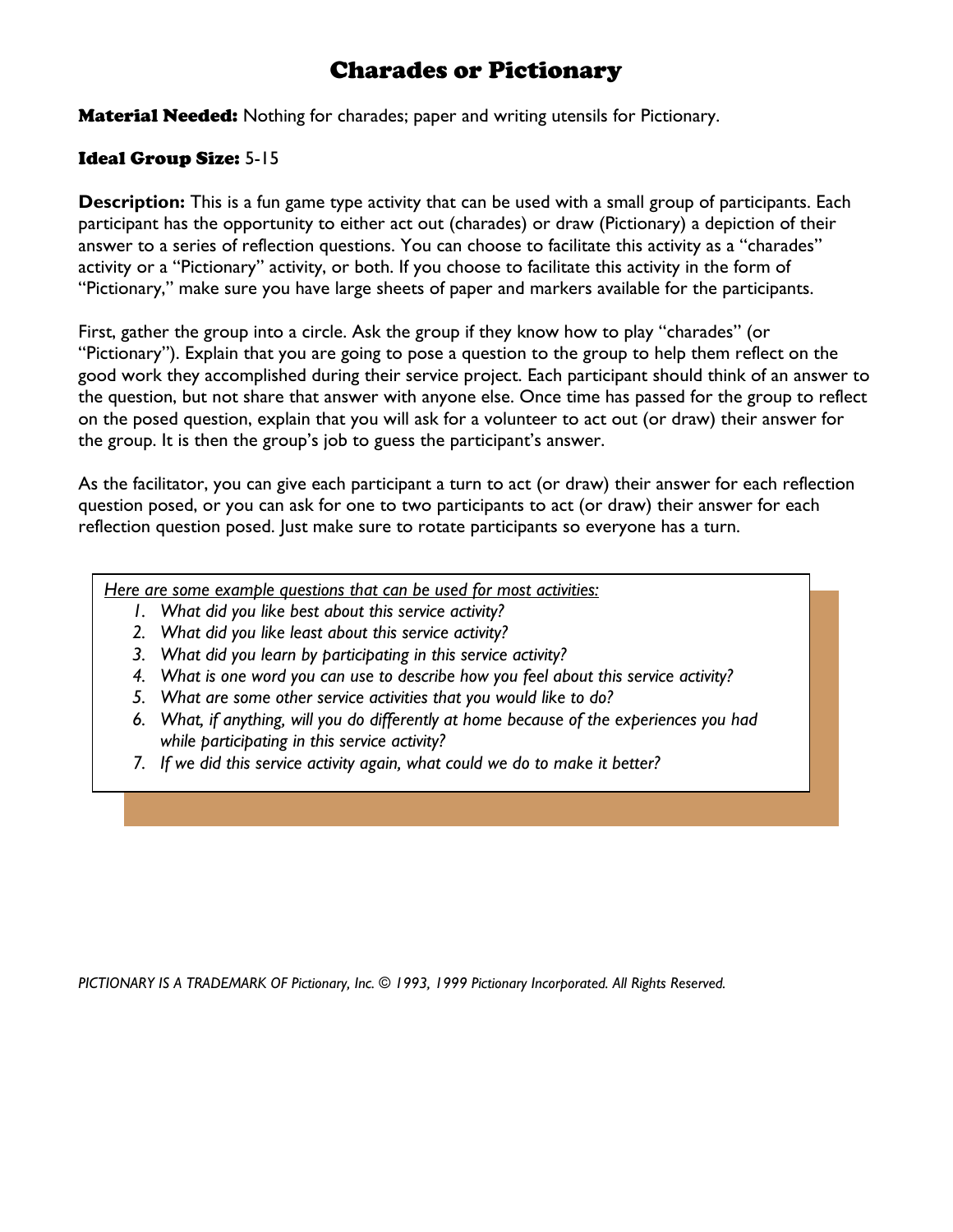## Group Photo

Material Needed: Nothing!

Ideal Group Size: 3-50

**Description:** This is a short activity that can prelude a formal reflection discussion. It is a good activity to help the participants begin to reflect on what they accomplished in their service project.

Gather the participants in a group and ask them to think about the service activity they completed. Explain to the participants that they are going to create a living "snap shot" of their service project. Ask for one volunteer to start the photo by striking a



pose that illustrates their involvement in the service project. After the first participants finds their pose ask another person to join on to help "build" the living snap shot. Continue in this manner until everyone has a place in the photograph. Once everyone is in place, use a real camera to take a group photo!

For a more in depth reflection experience, follow this activity with another reflection activity such as "pass the ball," "beach ball reflection," or "we're all connected." (See additional Reflection Activity Ideas for directions to these activities.)

# Service Skit

### Material Needed: Nothing

### Ideal Group Size: 8-50

**Description:** This is a great reflection activity to facilitate with a group if you have a longer amount of time set aside for reflection (30 minutes to one hour).

Gather the participants together and split them into groups of three or four. Ask each group to reflect on the service project they just completed. Their task is to portray their service experience through a skit. Give each group 10 minutes to plan what they will do and up to five minutes to share their skit with the rest of the group.

After each presentation, facilitate a group discussion with all the participants. The discussion should include reflection questions and include an opportunity for the "audience" to share reactions to the presented skit, give suggestions for effective future projects, and give positive feedback to the actor/actresses.

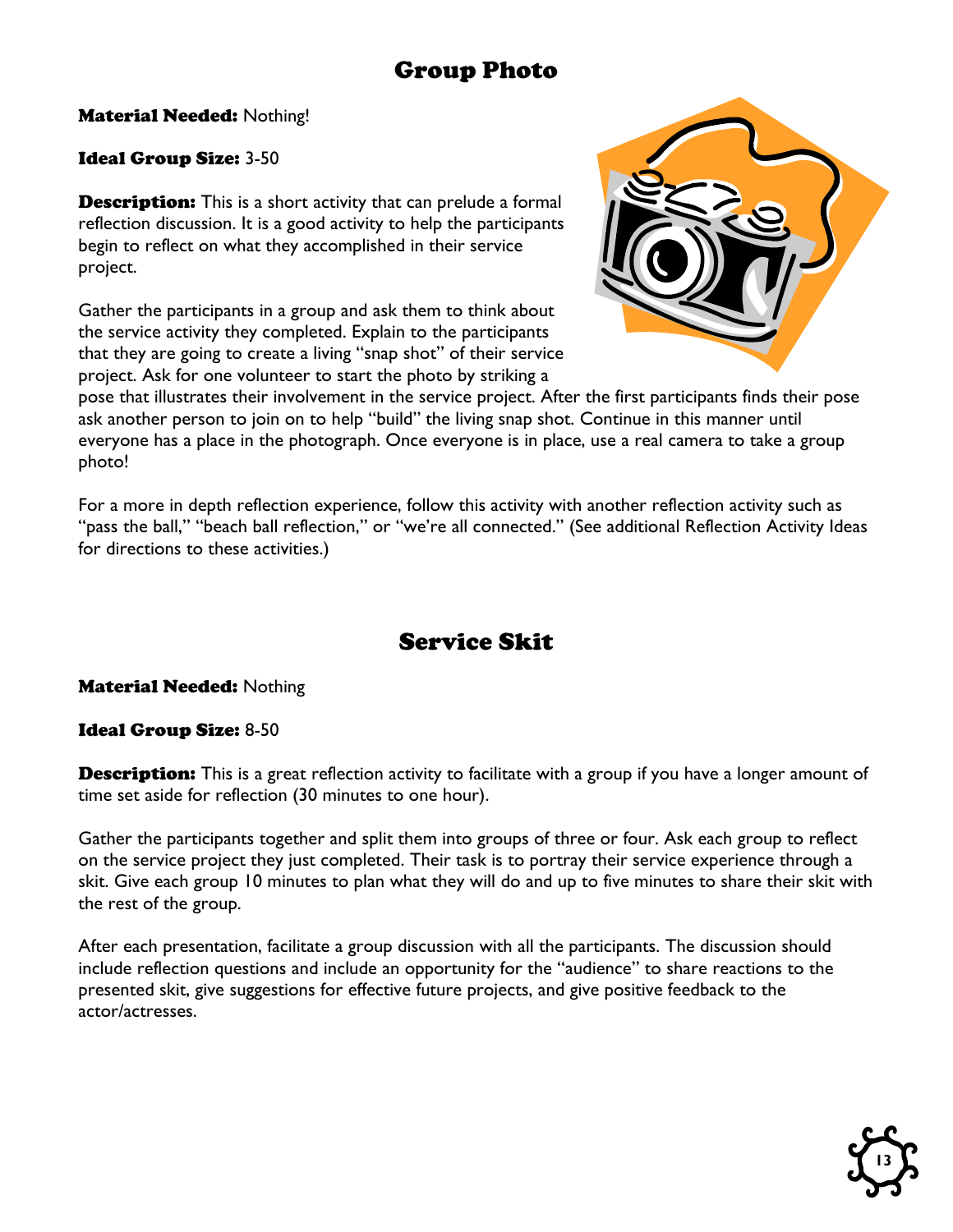# Rap or Rhyme

Material Needed**:** Nothing!

#### Ideal Group Size: 3-50

**Description:** This reflection activity allows participants to work in small groups to create a rap or rhyme about the service project they completed.

Gather the participants together and divide them into small groups of three to four. Give students 10 minutes to write a rap or rhyme about their service experience. The groups must incorporate all of their members into the production.

After each presentation, facilitate a group discussion with all the participants. The discussion should include reflection questions and include an opportunity for the "audience" to share reactions to the presented rap or rhyme, give suggestions for effective future projects, and give positive feedback to presenting group.

### Group Poem

**Material Needed:** A piece of paper and a writing utensil.

#### Ideal Group Size: 5-15

**Description:** This is a quiet reflection activity that has the potential to create a wonderful group poem about the completed service activity.

Gather the participants together. Circulate a piece of paper around your group with the title across the top "For Love of Service" (or other appropriate title). Ask one participant to write an opening line to the poem, or the facilitator may write the opening line. Encourage each student to write a line in response to the previous until everyone has had the opportunity to add to the poem. When finished, have a volunteer read the work to the entire group, and then discuss it.

The resulting poem can be shared in newsletters, with any community organizations that partnered in the service project, or posted in a location that participants can read and remember their contribution through the service project.

You may want to combine this project with another reflection idea such as "Sculpting Your Thoughts." This will provide participants a focus while each group member is writing their line of the poem.

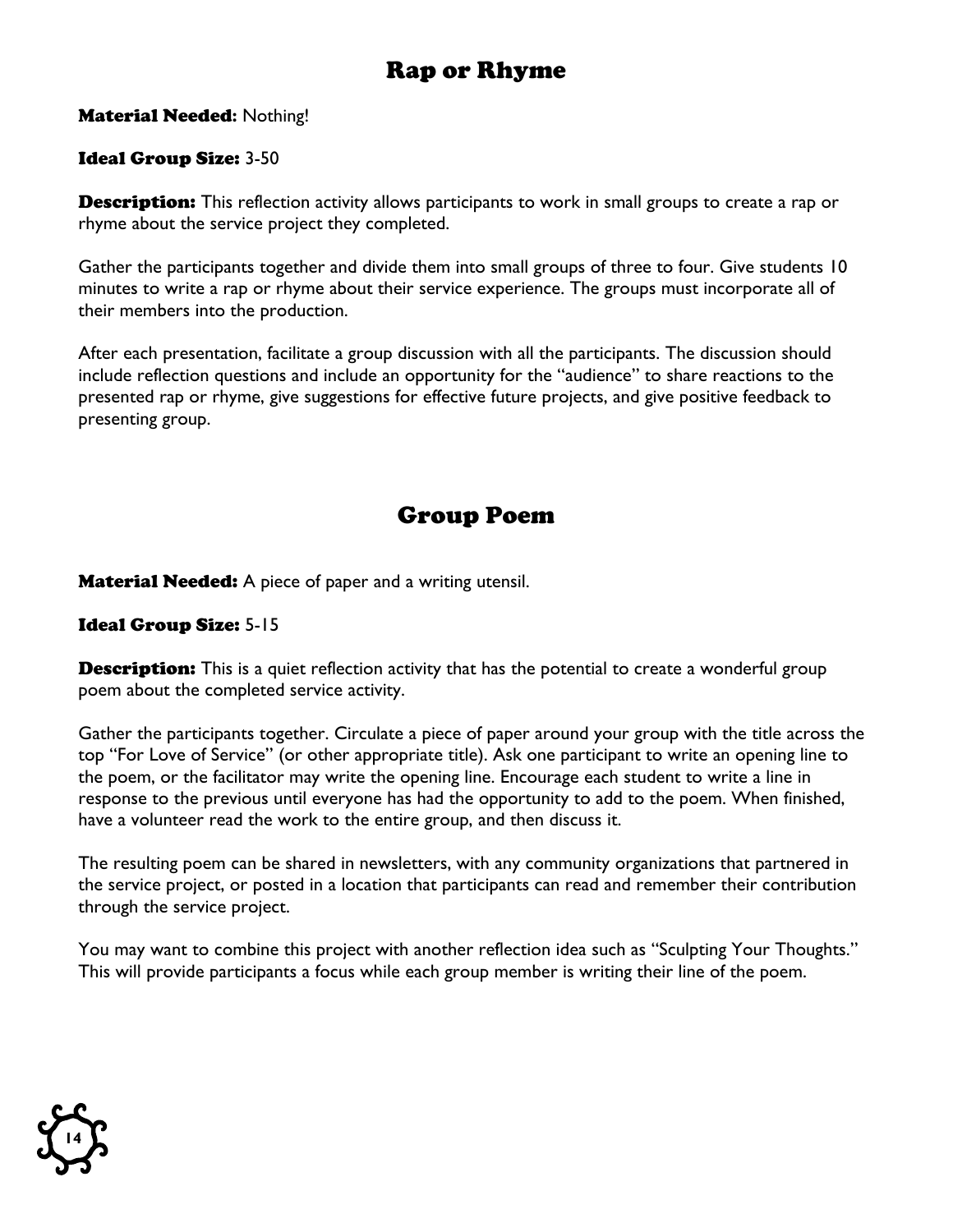# Show Me Your Hand!



Material Needed: Nothing!

### Ideal Group Size: 2-25

**Description:** This reflection activity can be used as a quick check-in with all the participants. It can be utilized to quickly gage what each group member is learning, understanding, and feeling about the activity.

Gather the group into a circle. Ask a question, such as "how was your communication in this activity" or "how well did we work together as a team?" Then ask each participant to "rate" their answer to the question. A "one" would represent "not very good at all" and a "five" would represent "awesome!" As the participants think of their answer, they can hold up their fingers (1-5) to illustrate their feelings.

You can also ask for a "thumbs up," "thumbs down," or "thumbs sideways" response. In this situation, the "thumbs up" response would indicate agreement or a positive reaction, a "thumbs down" response would indicate disagreement or a negative reaction, and "thumbs sideways" response would indicate a neutral response.

To expand the activity, participants can be asked why they chose their response. Or, asked what could increase their response (make all five fingers stand up or turn that thumb down to a thumb up). Remember that many gestures have different meanings in different cultures. Make sure to clearly explain what each hand sign stands for so that there is not any confusion between participants and unintentional meanings associated with each gesture.

# Mr. (or Mrs.) Machine

Material Needed: Nothing!

### Ideal Group Size: 5-15



**Description:** This fun activity helps participants make a metaphorical connection between their experience and a machine and also practice their drama skills!

Have the group sit in a circle. Explain that you want the group to think of themselves as some type of a machine (a car for example) in regards to the experience you are debriefing. Explain that you'd like everyone to think about this machine (in our example, the car) and pick out one part of the machine that they feel is similar to their role in the experience. (In our example, it could be the horn, the engine, or maybe even the flat tire!)

After giving the participants a few moments to think of an idea, ask for a volunteer to explain what part of the machine she was and why she chose that part. After the explanation is finished, have that person enter the middle of the circle and act out what part of the machine she chose. Ask that person to stay in the center of the circle. As each successive person speaks, he enters the circle and adds on to the machine. At the end of the activity, everyone will be in the middle of the (now invisible) circle. One last time, have the entire group act out the machine they created.

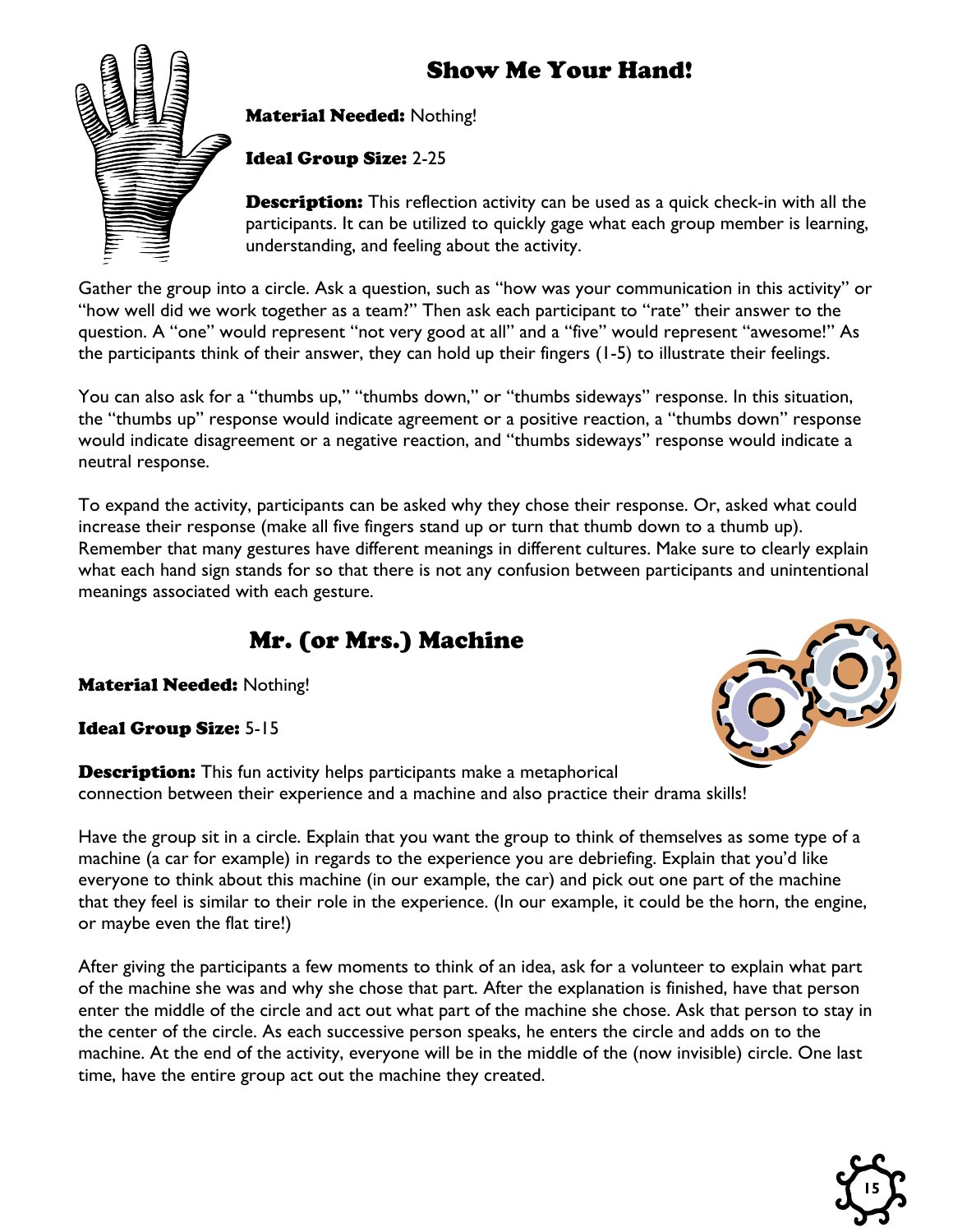# The Evolving Evaluation



**Material Needed:** Flip chart paper and markers

**Ideal Group Size:** 15-50

**Description:** This is a more formal evaluation/reflection activity that works well for groups of older youth and adults. It helps the group leaders learn what the participants felt were the most important parts and learning points of the activity or lesson. The primary value of this activity is it allows the participants to create the topics and discuss what they feel is important. The topics chosen and the depth of discussion will often surprise the facilitators.

Gather the group together and explain that they are going to have an opportunity to expand on what they learned through the activity or lesson and also pose questions to other group members. Allow individuals several minutes to think of a specific topic (in regards to the project they completed or new ideas learned) they'd like to discuss further with the other group members. When a person comes up with a question or discussion topic, ask them to write it on a piece of flip chart paper. Depending on the group size, allow two to four people to come up with topics. Post the pieces of flip chart paper around the room so everyone can view them.

*For example, if the group organized a countywide food drive, participants may ponder questions and topics such as: how could the number of donated items be increased in future years; did we reach all targeted populations in the county; was the project a success; or was it worth our time to complete this project? This reflection activity also works very well for more formalized learning lessons, such as an officer training session. In this example, participants may ponder questions and topics such as: how do you get adults to stop talking during the meeting; why did you want to become a club officer; what do you like best about being a club officer; or what is your greatest challenge in being a club officer?*

Ask each participant to decide which question/topic they would like to discuss further and direct them to go stand by that piece of paper. The participants who created each topic/question will facilitate the discussion around their topic/question. Give each small group about 10 minutes to discuss their topic/question. Group ideas should be jotted down on the flip chart paper. At the end of the time allowed, a spokesperson for each small group then reports their ideas back to the entire team. If there is time and interest, the leader can offer another round of topics for discussion.

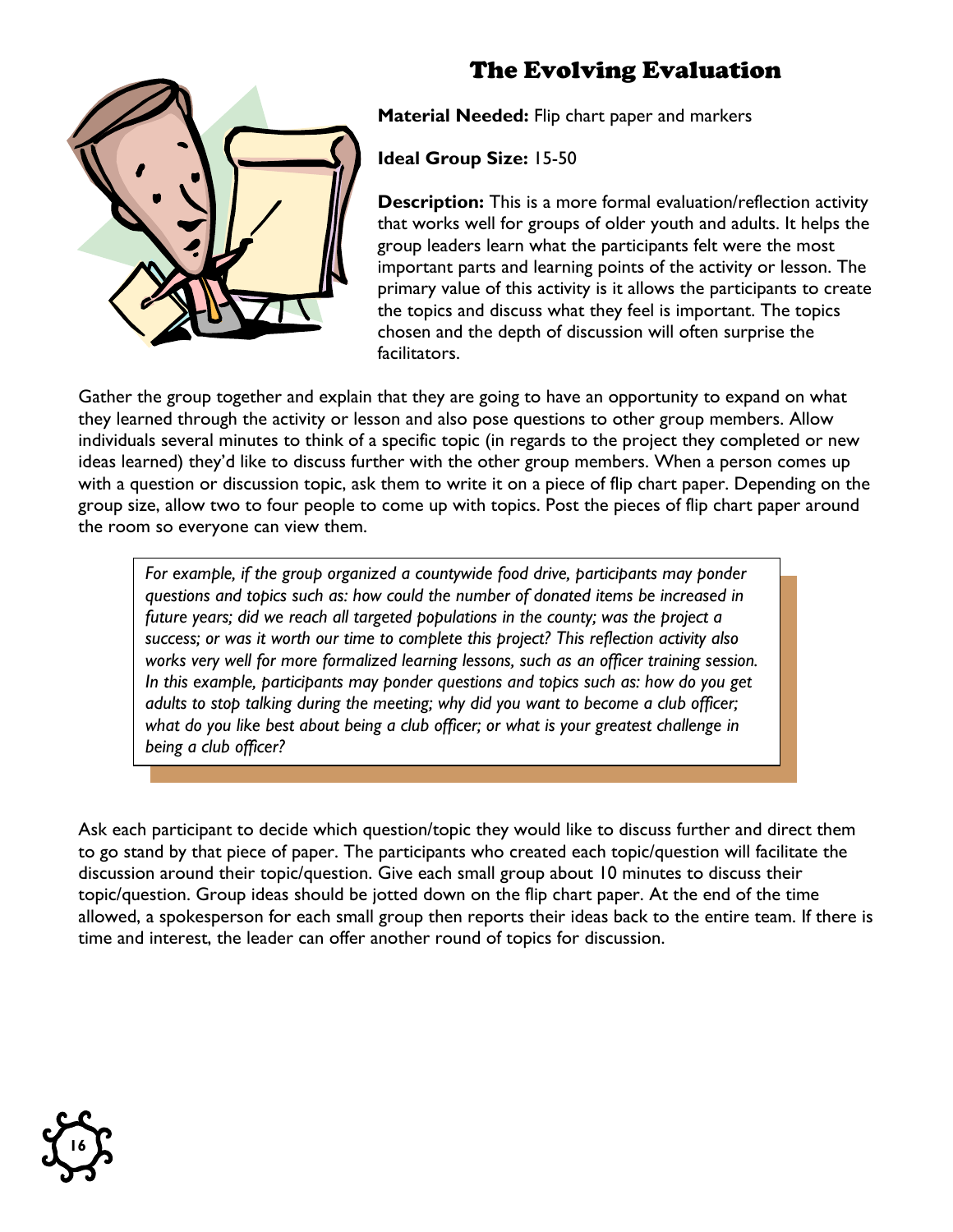For more resources to help you strengthening your local 4-H club, please visit the Wisconsin 4-H Community Club Central Website at: <http://www.uwex.edu/ces/4h/clubs/index.cfm>



The University of Wisconsin-Extension 4-H Youth Development Program, in collaboration with the following groups, has provided this guide to you:

## **Strengthening the Vitality of 4-H Community Clubs 2006-07 Work Team**

& **UW-Cooperative Extension Service-Learning Committee**